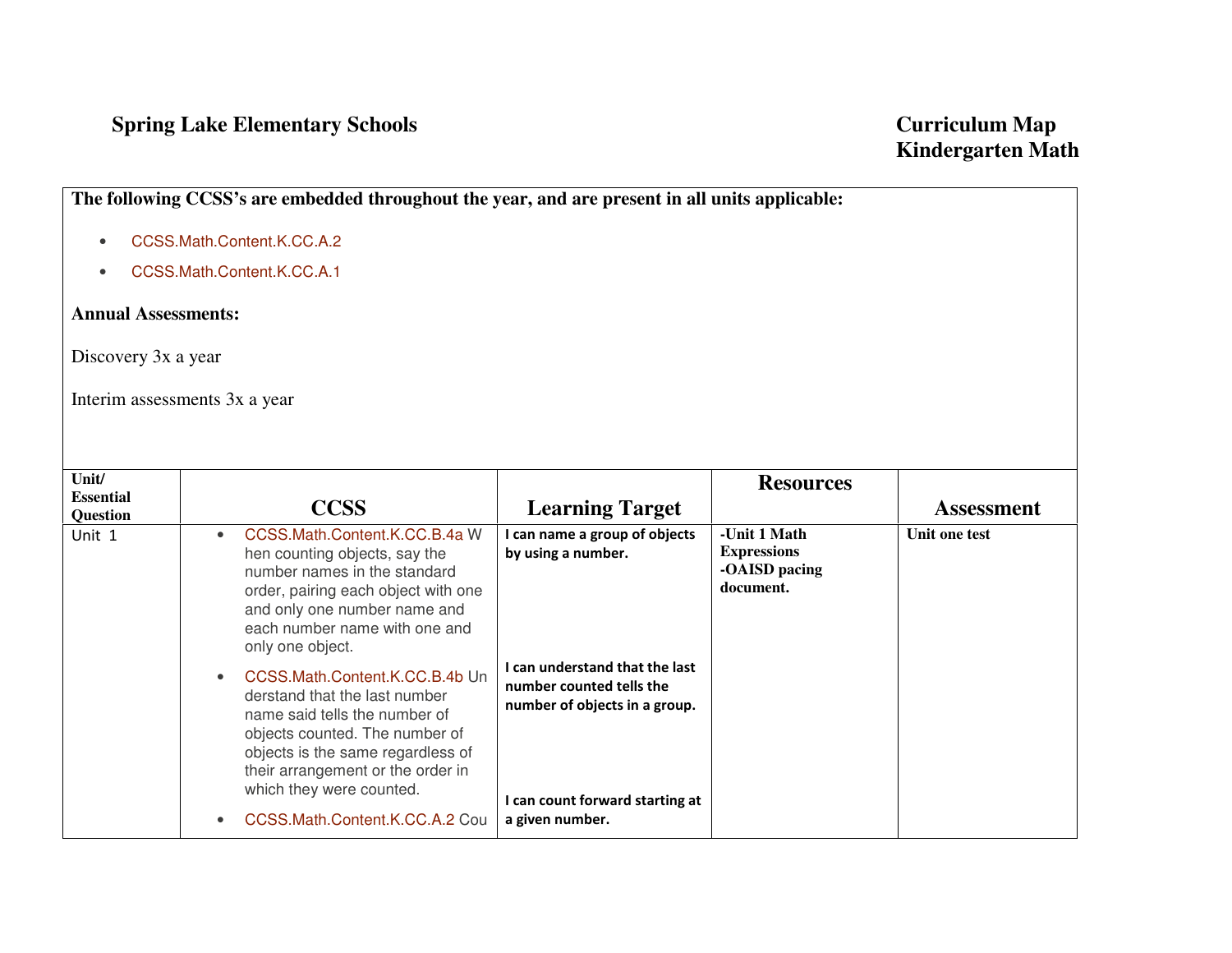|  | nt forward beginning from a given<br>number within the known<br>sequence (instead of having to<br>begin at 1).                                                                                                                           |                                                                                                                                    |  |
|--|------------------------------------------------------------------------------------------------------------------------------------------------------------------------------------------------------------------------------------------|------------------------------------------------------------------------------------------------------------------------------------|--|
|  | CCSS.Math.Content.K.CC.C.6 Ide<br>ntify whether the number of objects<br>in one group is greater than, less<br>than, or equal to the number of<br>objects in another group, e.g., by<br>using matching and counting<br>strategies.       | I can tell if a group of objects<br>in one group is greater than,<br>less than or equal to a group<br>of objects in another group. |  |
|  | CCSS.Math.Content.K.CC.A.1 Cou<br>nt to 100 by ones and by tens                                                                                                                                                                          | I can count to 100 by 1's and<br>10's.                                                                                             |  |
|  | CCSS.Math.Content.K.MD.B.3 Cla<br>ssify objects into given categories;<br>count the numbers of objects in<br>each category and sort the<br>categories by count.                                                                          | I can count the number of<br>objects in categories.                                                                                |  |
|  | CCSS.Math.Content.K.G.A.1 Desc<br>ribe objects in the environment<br>using names of shapes, and<br>describe the relative positions of<br>these objects using terms such<br>as above, below, beside, in front<br>of, behind, and next to. | I can find shapes around me<br>and tell where they are.                                                                            |  |
|  | CCSS.Math.Content.K.G.A.2 Corre<br>ctly name shapes regardless of<br>their orientations or overall size.                                                                                                                                 | I can name shapes.                                                                                                                 |  |
|  | CCSS.Math.Content.K.G.B.5 Mode<br>I shapes in the world by building<br>shapes from components (e.g.,<br>sticks and clay balls) and drawing<br>shapes                                                                                     | I can make shapes using<br>materials like sticks and clay.                                                                         |  |
|  | CCSS.Math.Content.K.CC.B.5 Cou                                                                                                                                                                                                           |                                                                                                                                    |  |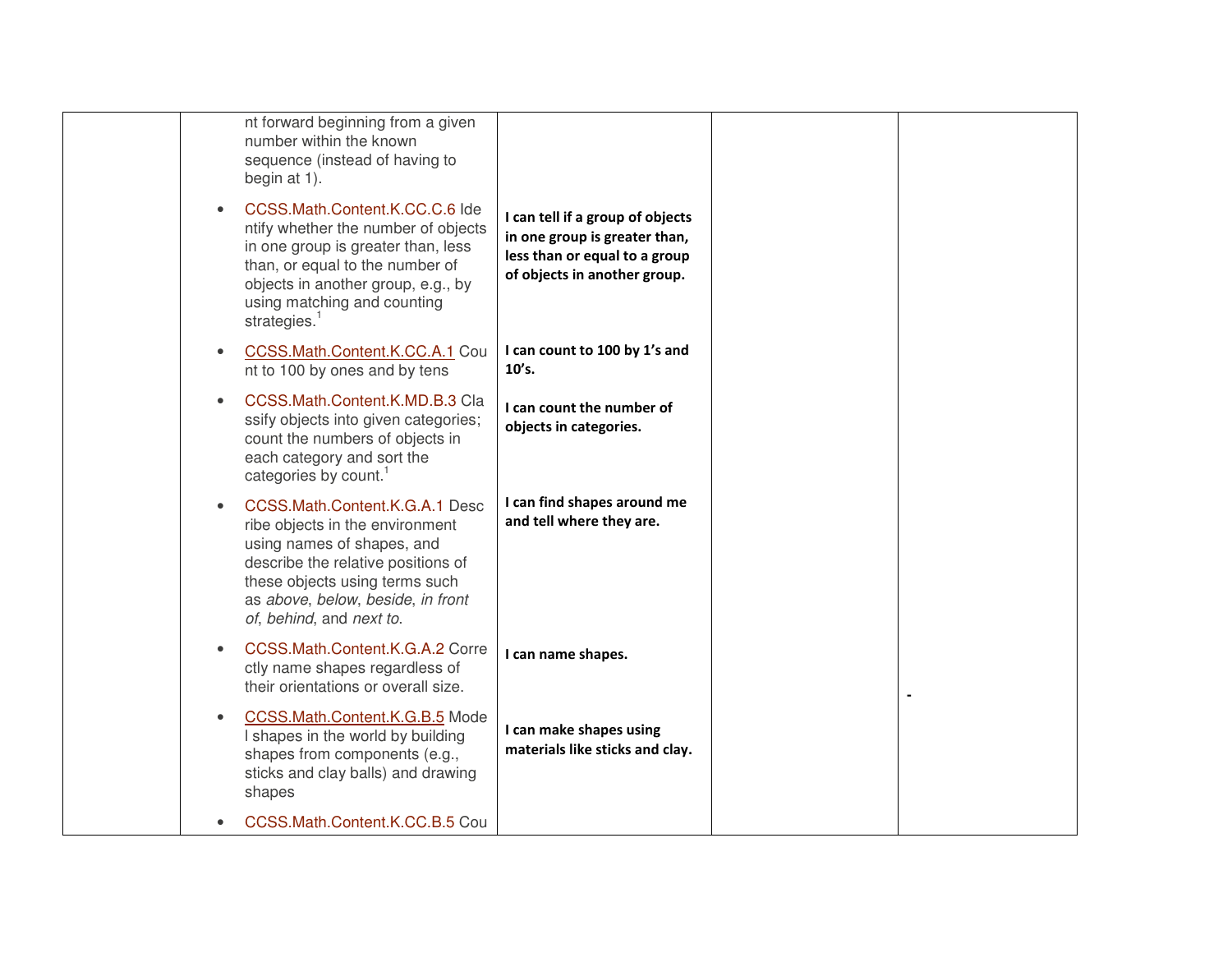|        | nt to answer "how many?"<br>questions about as many as 20<br>things arranged in a line, a<br>rectangular array, or a circle, or as<br>many as 10 things in a scattered<br>configuration; given a number from<br>1-20, count out that many objects.                                                                                                   | I can count out a number of<br>objects between one and<br>twenty.                               |                                                                  |                                                                                                                          |
|--------|------------------------------------------------------------------------------------------------------------------------------------------------------------------------------------------------------------------------------------------------------------------------------------------------------------------------------------------------------|-------------------------------------------------------------------------------------------------|------------------------------------------------------------------|--------------------------------------------------------------------------------------------------------------------------|
|        | CCSS.Math.Content.K.OA.A.2 Sol<br>$\bullet$<br>ve addition and subtraction word<br>problems, and add and subtract<br>within 10, e.g., by using objects or<br>drawings to represent the problem.                                                                                                                                                      | I can solve addition and<br>subtraction word problems<br>within ten.                            |                                                                  |                                                                                                                          |
|        | CCSS.Math.Content.K.G.A.3 Identi<br>$\bullet$<br>fy shapes as two-dimensional<br>(lying in a plane, "flat") or three-<br>dimensional ("solid").                                                                                                                                                                                                      | I can name shapes.                                                                              |                                                                  |                                                                                                                          |
|        | CCSS.Math.Content.K.G.B.4 Analy<br>$\bullet$<br>ze and compare two- and three-<br>dimensional shapes, in different<br>sizes and orientations, using<br>informal language to describe their<br>similarities, differences, parts (e.g.,<br>number of sides and<br>vertices/"corners") and other<br>attributes (e.g., having sides of<br>equal length). | I can tell about and compare<br>two-dimensional and three<br>dimensional shapes.                |                                                                  |                                                                                                                          |
| Unit 2 | CCSS.Math.Content.K.CC.A.1 Cou<br>$\bullet$<br>nt to 100 by ones and by tens.<br>CCSS.Math.Content.K.CC.A.3 Writ<br>$\bullet$<br>e numbers from 0 to 20. Represent<br>a number of objects with a written<br>numeral 0-20 (with 0 representing                                                                                                        | I can count to 100 by ones and<br>tens.<br>I can write a number for a<br>group of 0-20 objects. | -Unit 2 Math<br><b>Expressions</b><br>-OAISD pacing<br>document. | Unit 2 test<br><b>Interim Assessment-see</b><br><b>OAISD</b><br>-One-on-One interviews<br>as needed for report<br>cards. |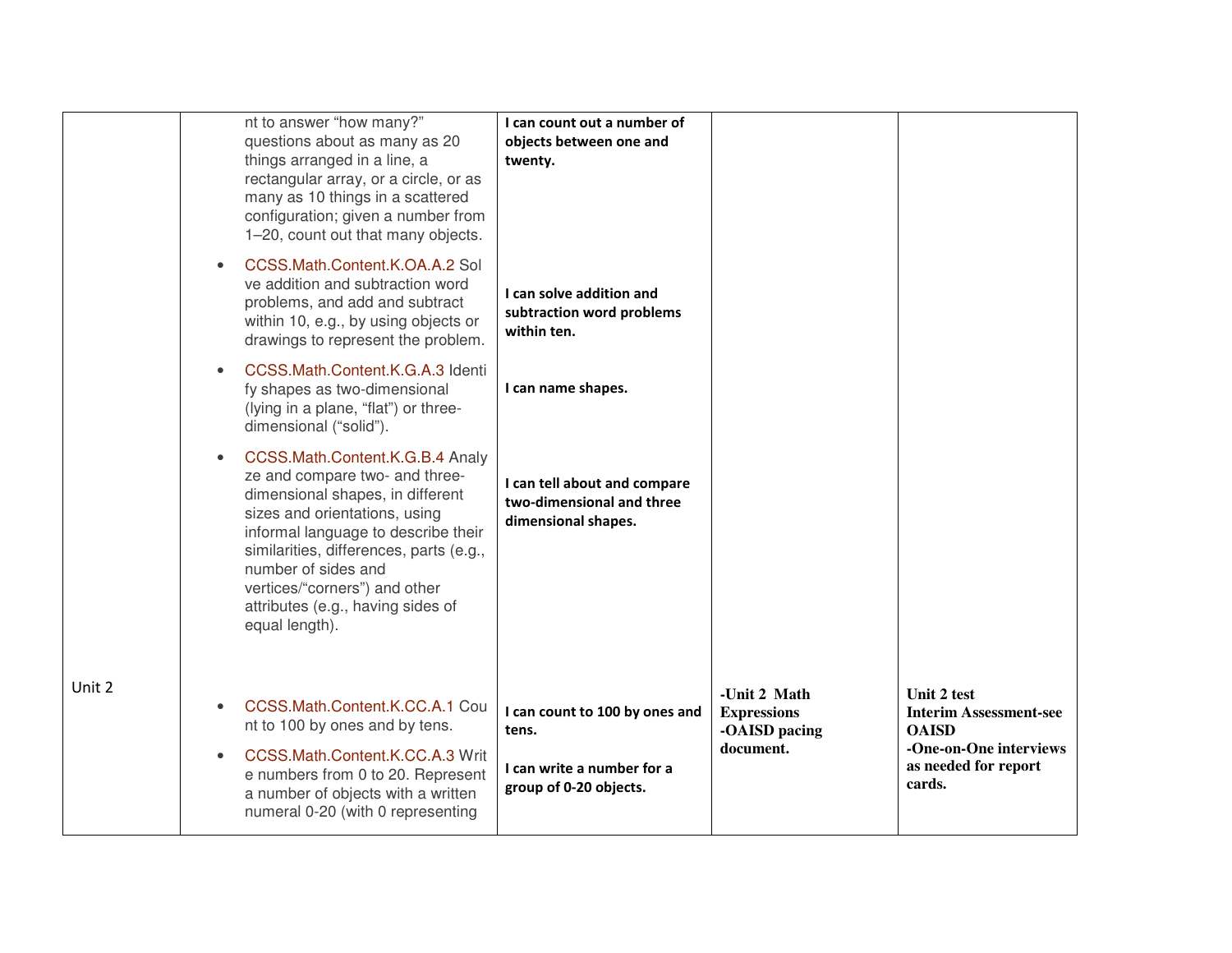| a count of no objects)                                                                                                                                                                                                                                                               |                                                                                                                                   |  |
|--------------------------------------------------------------------------------------------------------------------------------------------------------------------------------------------------------------------------------------------------------------------------------------|-----------------------------------------------------------------------------------------------------------------------------------|--|
| CCSS.Math.Content.K.CC.B.4a W<br>hen counting objects, say the<br>number names in the standard<br>order, pairing each object with one<br>and only one number name and<br>each number name with one and<br>only one object.                                                           | I can name a group of objects<br>by using a number.                                                                               |  |
| CCSS.Math.Content.K.CC.B.5 Cou<br>nt to answer "how many?"<br>questions about as many as 20<br>things arranged in a line, a<br>rectangular array, or a circle, or as<br>many as 10 things in a scattered<br>configuration; given a number from<br>1-20, count out that many objects. | I can count to tell how many.<br>I can count out a number of<br>objects between 1-20.                                             |  |
| CCSS.Math.Content.K.CC.C.6 Ide<br>ntify whether the number of objects<br>in one group is greater than, less<br>than, or equal to the number of<br>objects in another group, e.g., by<br>using matching and counting<br>strategies. <sup>1</sup>                                      | I can tell if a group of objects<br>in one group is greater than,<br>less than or equal to a group<br>of object in another group. |  |
| CCSS.Math.Content.K.OA.A.1 Rep<br>resent addition and subtraction<br>with objects, fingers, mental<br>images, drawings <sup>1</sup> , sounds (e.g.,<br>claps), acting out situations, verbal<br>explanations, expressions, or<br>equations.                                          | I can use objects, fingers and<br>pictures to help me show<br>addition and subtraction.                                           |  |
| CCSS.Math.Content.K.OA.A.2 Sol<br>ve addition and subtraction word<br>problems, and add and subtract<br>within 10, e.g., by using objects or<br>drawings to represent the problem.                                                                                                   | I can solve addition and<br>subtraction word problems<br>within 10.                                                               |  |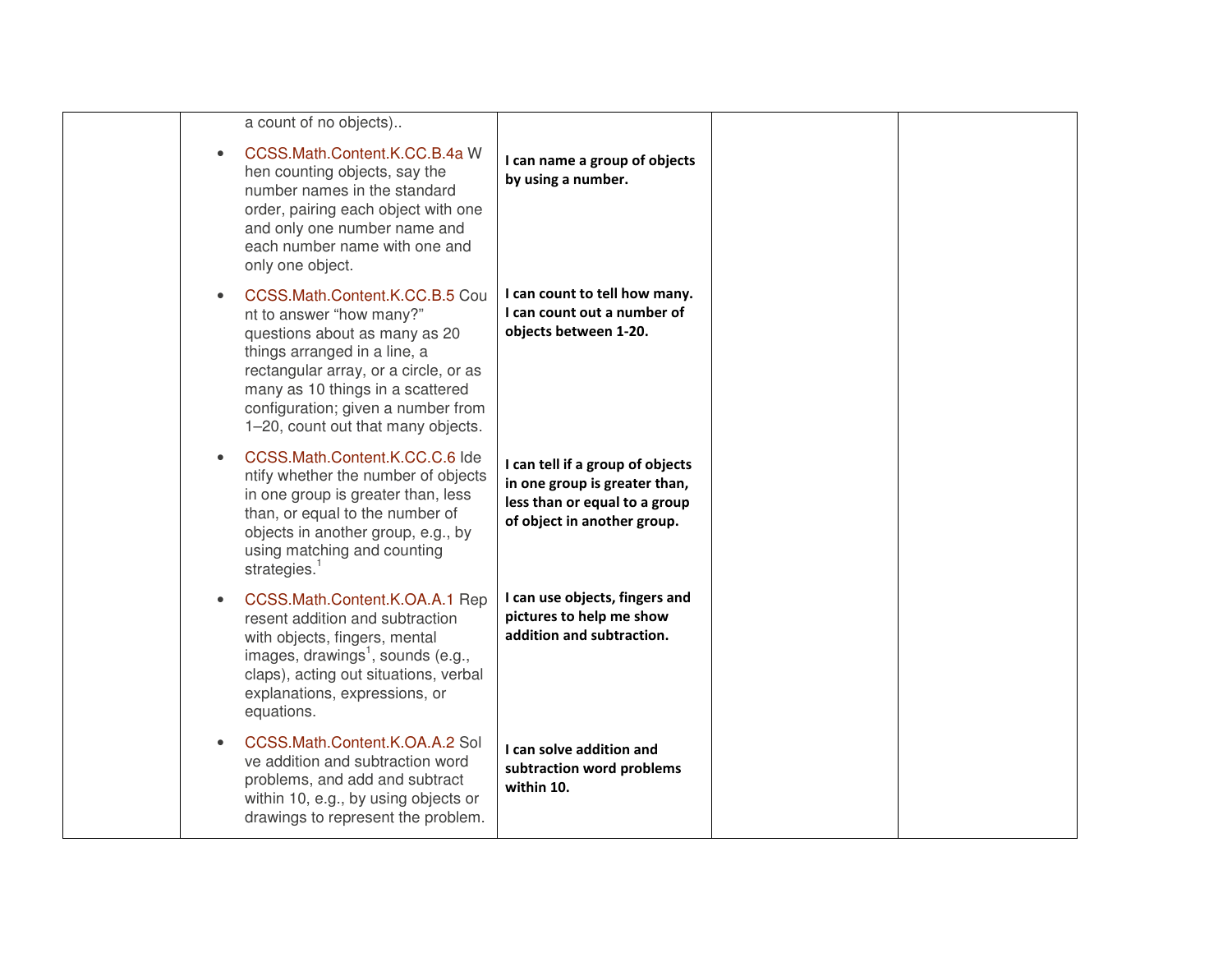| CCSS.Math.Content.K.OA.A.3 Dec<br>$\bullet$<br>ompose numbers less than or<br>equal to 10 into pairs in more than<br>one way, e.g., by using objects or<br>drawings, and record each<br>decomposition by a drawing or<br>equation (e.g., $5 = 2 + 3$ and $5 = 4$ )<br>$+1$ ). | I can take apart numbers less<br>than or equal to ten.                                                           |  |
|-------------------------------------------------------------------------------------------------------------------------------------------------------------------------------------------------------------------------------------------------------------------------------|------------------------------------------------------------------------------------------------------------------|--|
| CCSS.Math.Content.K.OA.A.5 Flu<br>ently add and subtract within 5.                                                                                                                                                                                                            | I can add and subtract within<br>5.                                                                              |  |
| CCSS.Math.Content.K.CC.A.2 Cou<br>nt forward beginning from a given<br>number within the known<br>sequence (instead of having to<br>begin at 1).                                                                                                                              | I can count forward from a<br>given number.                                                                      |  |
| CCSS.Math.Content.K.CC.B.4b Un<br>derstand that the last number<br>name said tells the number of<br>objects counted. The number of<br>objects is the same regardless of<br>their arrangement or the order in<br>which they were counted.                                      | I can understand that the last<br>number counted tells the<br>number of objects in a group.                      |  |
| CCSS.Math.Content.K.CC.C.7 Co<br>mpare two numbers between 1<br>and 10 presented as written<br>numerals                                                                                                                                                                       | I can compare two written<br>numbers between 1-10.                                                               |  |
| CCSS.Math.Content.K.OA.A.4 For<br>any number from 1 to 9, find the<br>number that makes 10 when<br>added to the given number, e.g.,<br>by using objects or drawings, and<br>record the answer with a drawing<br>or equation.                                                  | I can find the number that is<br>added to 1-9 to make 10.<br>I can use objects or drawings<br>to show my answer. |  |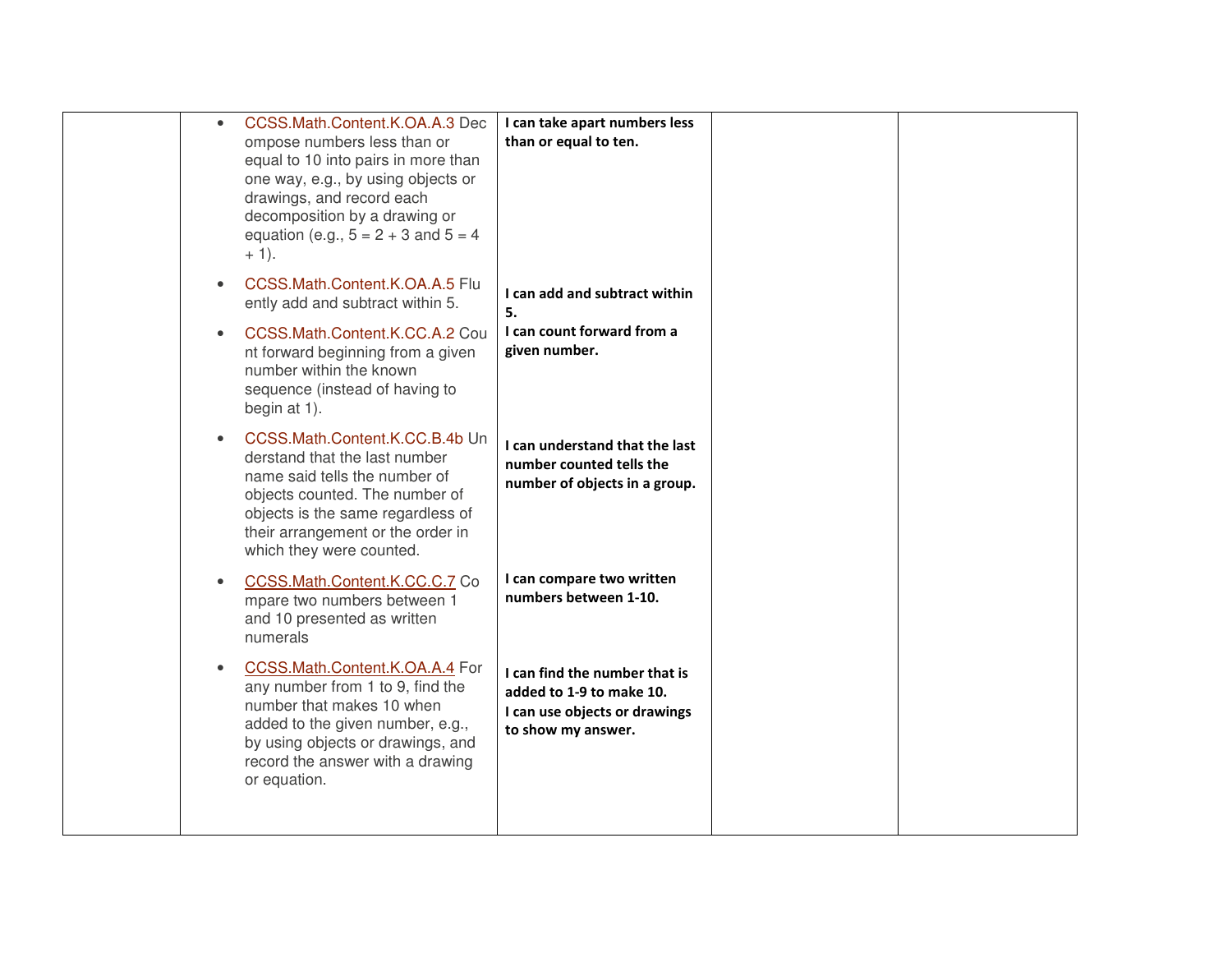| CCSS.Math.Content.K.CC.B.4c Un<br>$\bullet$<br>derstand that each successive<br>number name refers to a quantity<br>that is one larger.                                                                                                                      | I can understand that adding<br>an object to a group will make<br>the total number one bigger. |  |
|--------------------------------------------------------------------------------------------------------------------------------------------------------------------------------------------------------------------------------------------------------------|------------------------------------------------------------------------------------------------|--|
| CCSS.Math.Content.K.MD.B.3 Cla<br>$\bullet$<br>ssify objects into given categories;<br>count the numbers of objects in<br>each category and sort the<br>categories by count.                                                                                 | I can place objects into<br>categories.                                                        |  |
| <b>CCSS.Math.Content.K.G.A.1 Desc</b><br>$\bullet$<br>ribe objects in the environment<br>using names of shapes, and<br>describe the relative positions of<br>these objects using terms such<br>as above, below, beside, in front<br>of, behind, and next to. | I can find shapes around me.                                                                   |  |
| CCSS.Math.Content.K.G.A.3 Identi<br>$\bullet$<br>fy shapes as two-dimensional<br>(lying in a plane, "flat") or three-<br>dimensional ("solid").                                                                                                              | I can name shapes.                                                                             |  |
| CCSS.Math.Content.K.G.B.5 Mode<br>$\bullet$<br>I shapes in the world by building<br>shapes from components (e.g.,<br>sticks and clay balls) and drawing<br>shapes.                                                                                           | I can make shapes using<br>materials like sticks and clay.                                     |  |
| CCSS.Math.Content.K.G.A.2 Corre<br>$\bullet$<br>ctly name shapes regardless of<br>their orientations or overall size                                                                                                                                         | I can name shapes.                                                                             |  |
|                                                                                                                                                                                                                                                              |                                                                                                |  |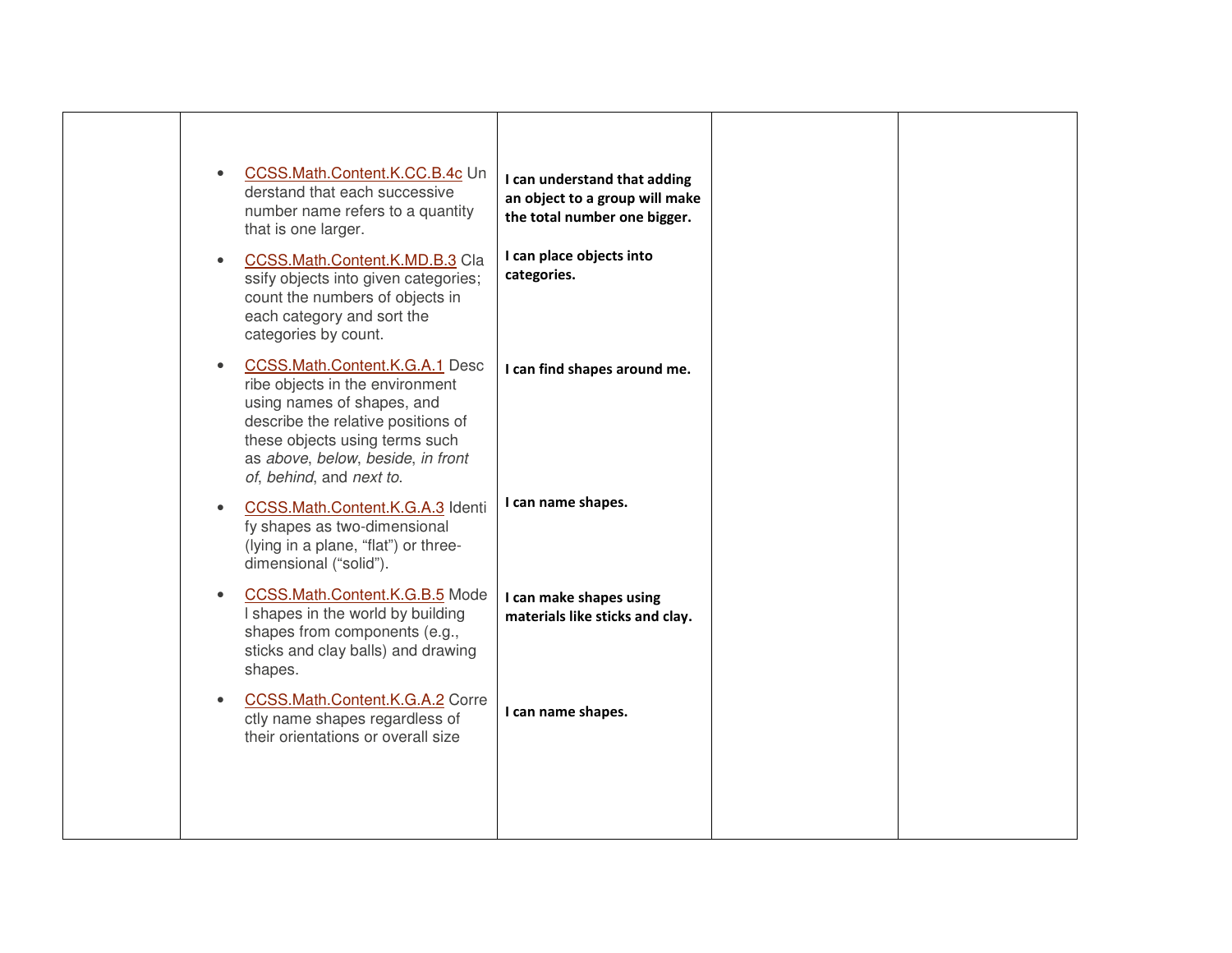| Unit 3 | CCSS.Math.Content.K.CC.A.1 Cou<br>$\bullet$<br>nt to 100 by ones and by tens.<br>CCSS.Math.Content.K.CC.A.2 Cou<br>$\bullet$<br>nt forward beginning from a given<br>number within the known<br>sequence (instead of having to<br>begin at 1).        | I can count to 100 by ones and<br>tens.<br>I can count forward starting at<br>a given number.                               | -Unit 3 Math<br><b>Expressions</b><br>-OAISD pacing<br>document. | Unit 3 test |
|--------|-------------------------------------------------------------------------------------------------------------------------------------------------------------------------------------------------------------------------------------------------------|-----------------------------------------------------------------------------------------------------------------------------|------------------------------------------------------------------|-------------|
|        | CCSS.Math.Content.K.CC.A.3 Writ<br>$\bullet$<br>e numbers from 0 to 20. Represent<br>a number of objects with a written<br>numeral 0-20 (with 0 representing<br>a count of no objects).                                                               | I can write a number for a<br>group of 0-20 objects.<br>I can name a group of objects                                       |                                                                  |             |
|        | CCSS.Math.Content.K.CC.B.4a W<br>$\bullet$<br>hen counting objects, say the<br>number names in the standard<br>order, pairing each object with one<br>and only one number name and<br>each number name with one and<br>only one object.               | by using a number.                                                                                                          |                                                                  |             |
|        | CCSS.Math.Content.K.CC.B.4b Un<br>$\bullet$<br>derstand that the last number<br>name said tells the number of<br>objects counted. The number of<br>objects is the same regardless of<br>their arrangement or the order in<br>which they were counted. | I can understand that the last<br>number counted tells the<br>number of objects in a group.<br>I can understand that adding |                                                                  |             |
|        | CCSS.Math.Content.K.CC.B.4c Un<br>$\bullet$<br>derstand that each successive<br>number name refers to a quantity<br>that is one larger.                                                                                                               | an object to a group will make<br>the total number one bigger.                                                              |                                                                  |             |
|        | CCSS.Math.Content.K.CC.B.5 Cou<br>$\bullet$<br>nt to answer "how many?"<br>questions about as many as 20<br>things arranged in a line, a                                                                                                              | I can count to tell how many.                                                                                               |                                                                  |             |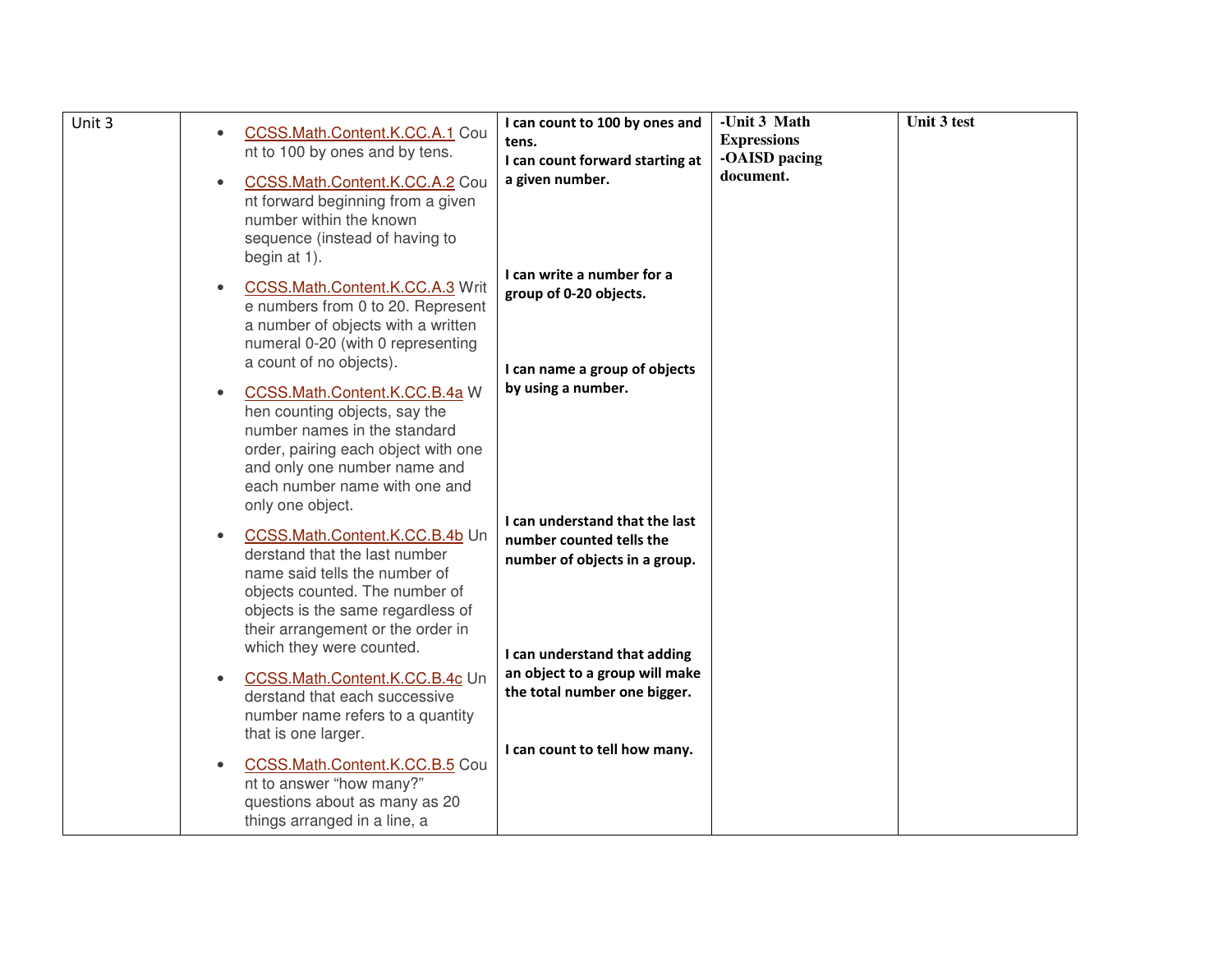| rectangular array, or a circle, or as<br>many as 10 things in a scattered<br>configuration; given a number from<br>1-20, count out that many objects.                                                                                                            |                                                                                                                           |  |
|------------------------------------------------------------------------------------------------------------------------------------------------------------------------------------------------------------------------------------------------------------------|---------------------------------------------------------------------------------------------------------------------------|--|
| CCSS.Math.Content.K.OA.A.1 Rep<br>resent addition and subtraction<br>with objects, fingers, mental<br>images, drawings <sup>1</sup> , sounds (e.g.,<br>claps), acting out situations, verbal<br>explanations, expressions, or<br>equations.                      | I can use objects, fingers and<br>pictures to help me show<br>addition and subtraction.                                   |  |
| CCSS.Math.Content.K.OA.A.2 Sol<br>ve addition and subtraction word<br>problems, and add and subtract<br>within 10, e.g., by using objects or<br>drawings to represent the problem.                                                                               | I can solve addition and<br>subtraction word problems<br>within 10.                                                       |  |
| CCSS.Math.Content.K.OA.A.3 Dec<br>ompose numbers less than or<br>equal to 10 into pairs in more than<br>one way, e.g., by using objects or<br>drawings, and record each<br>decomposition by a drawing or<br>equation (e.g., $5 = 2 + 3$ and $5 = 4$ )<br>$+1$ ). | I can take apart numbers less<br>than or equal to 10.                                                                     |  |
| CCSS.Math.Content.K.OA.A.5 Flu<br>ently add and subtract within 5.                                                                                                                                                                                               | I can add and subtract within<br>five.                                                                                    |  |
| CCSS.Math.Content.K.NBT.A.1 Co<br>mpose and decompose numbers<br>from 11 to 19 into ten ones and<br>some further ones, e.g., by using<br>objects or drawings, and record                                                                                         | I can put together and take<br>apart numbers from 11-19 by<br>naming the tens and ones.<br>I can use objects, drawings or |  |
| each composition or<br>decomposition by a drawing or<br>equation (such as $18 = 10 + 8$ );<br>understand that these numbers are                                                                                                                                  | equations to show tens and<br>ones.                                                                                       |  |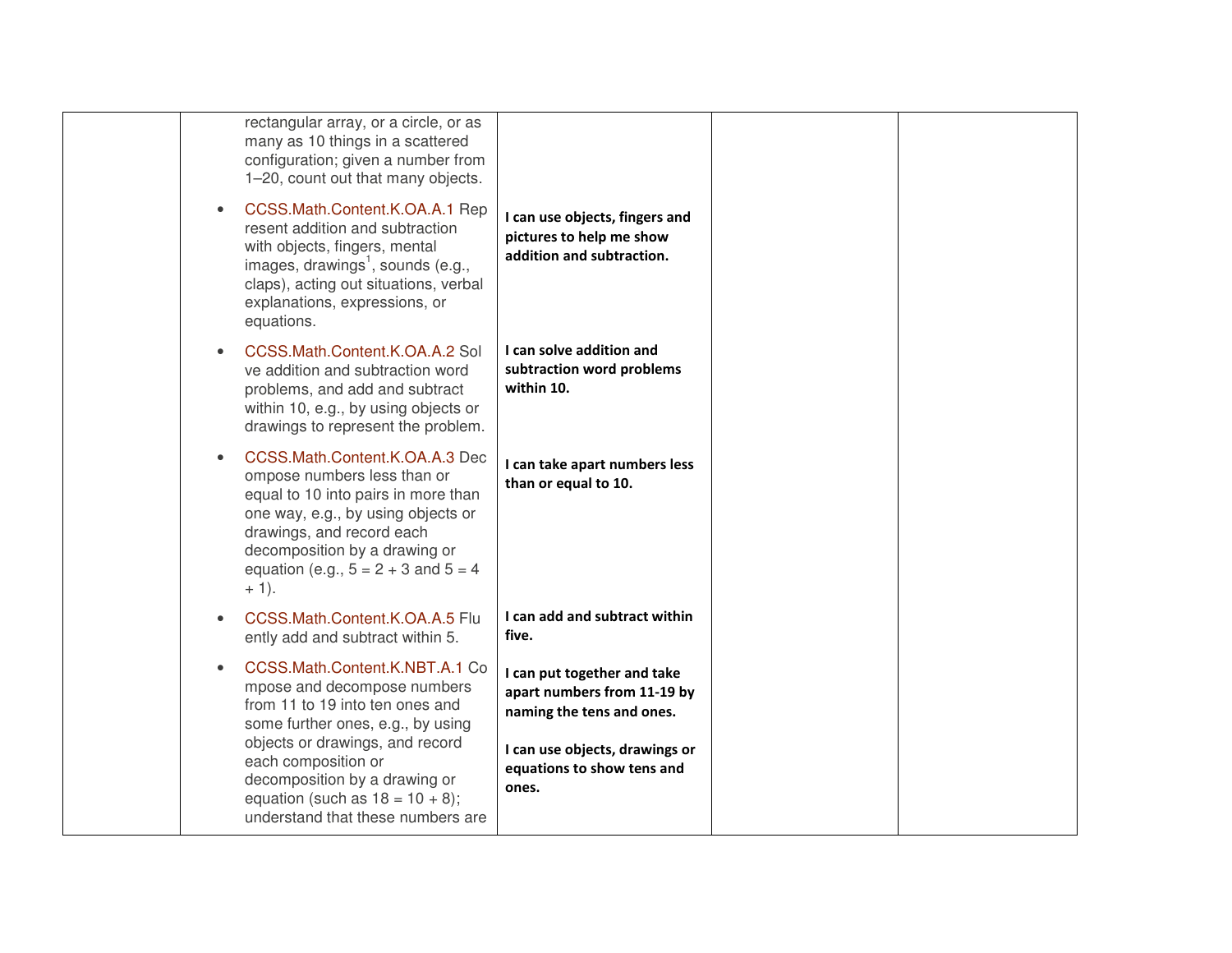|        | $\bullet$ | composed of ten ones and one,<br>two, three, four, five, six, seven,<br>eight, or nine ones.<br>CCSS.Math.Content.K.G.A.2 Corre<br>ctly name shapes regardless of<br>their orientations or overall size.                                 | I can name shapes.                                                                             |                                                                  |                                                                                                              |
|--------|-----------|------------------------------------------------------------------------------------------------------------------------------------------------------------------------------------------------------------------------------------------|------------------------------------------------------------------------------------------------|------------------------------------------------------------------|--------------------------------------------------------------------------------------------------------------|
|        | $\bullet$ | CCSS.Math.Content.K.G.B.6 Com<br>pose simple shapes to form larger<br>shapes. For example, "Can you<br>join these two triangles with full<br>sides touching to make a<br>rectangle?"                                                     | I can use simple shapes to<br>make larger shapes.                                              |                                                                  |                                                                                                              |
| Unit 4 | $\bullet$ | CCSS.Math.Content.K.CC.A.3 Writ<br>e numbers from 0 to 20. Represent<br>a number of objects with a written<br>numeral 0-20 (with 0 representing<br>a count of no objects).                                                               | I can write a number for a<br>group of 0-20 objects.                                           | -Unit 4 Math<br><b>Expressions</b><br>-OAISD pacing<br>document. | Unit 4 test<br><b>Interim Assessment</b><br>during unit 4.<br>-One-on-One interviews<br>as needed for report |
|        | $\bullet$ | CCSS.Math.Content.K.CC.B.4a W<br>hen counting objects, say the<br>number names in the standard<br>order, pairing each object with one<br>and only one number name and<br>each number name with one and<br>only one object.               | I can name a group of objects<br>by using a number.                                            |                                                                  | cards.                                                                                                       |
|        | $\bullet$ | CCSS.Math.Content.K.CC.B.4b Un<br>derstand that the last number<br>name said tells the number of<br>objects counted. The number of<br>objects is the same regardless of<br>their arrangement or the order in<br>which they were counted. | I can understand that the last<br>number counted tells the<br>number of objects in a group.    |                                                                  |                                                                                                              |
|        |           | CCSS.Math.Content.K.CC.B.4c Un<br>derstand that each successive<br>number name refers to a quantity                                                                                                                                      | I can understand that adding<br>an object to a group will make<br>the total number one bigger. |                                                                  |                                                                                                              |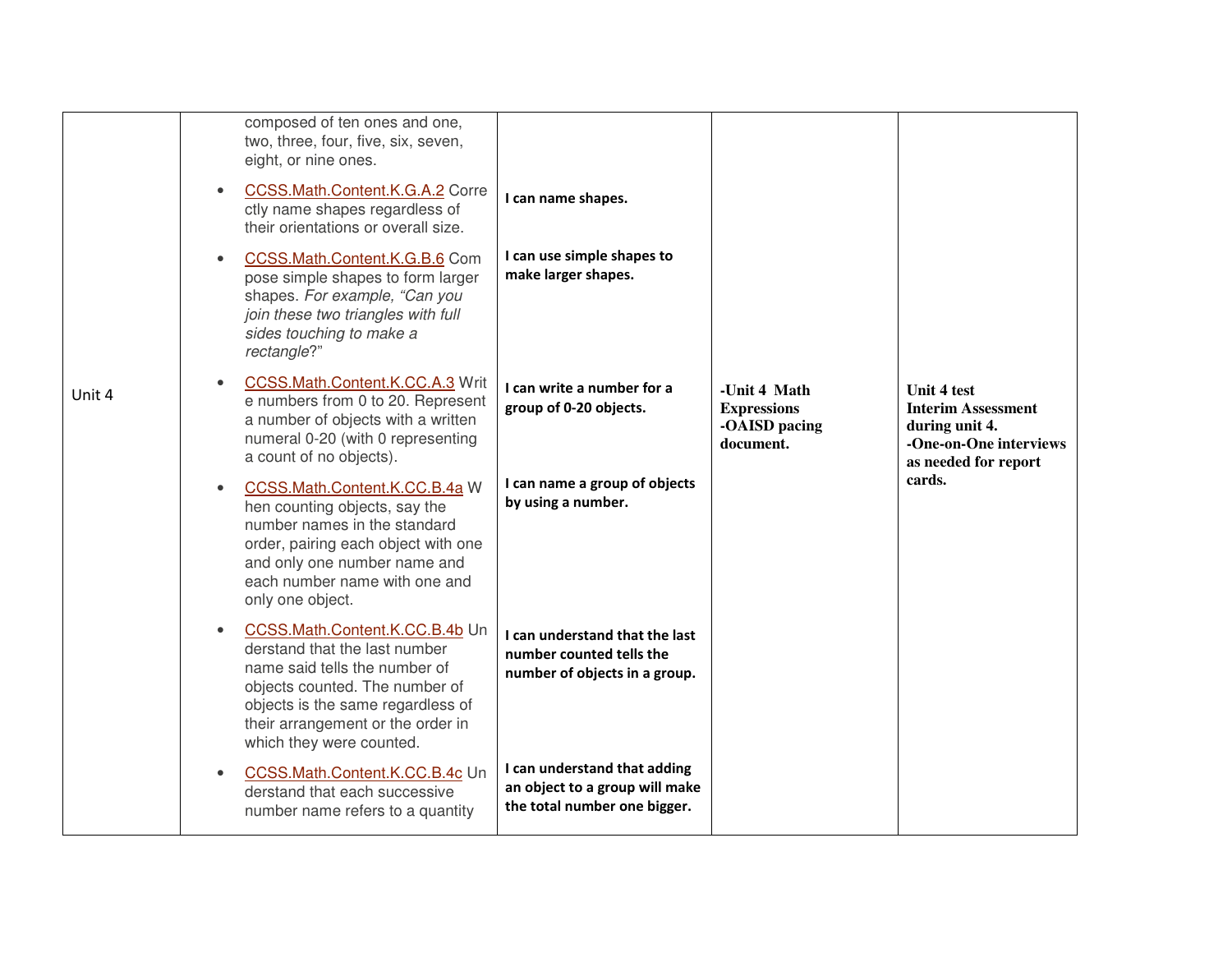| that is one larger.                                                                                                                                                                                                                                            |                                                                                                                   |  |
|----------------------------------------------------------------------------------------------------------------------------------------------------------------------------------------------------------------------------------------------------------------|-------------------------------------------------------------------------------------------------------------------|--|
| CCSS.Math.Content.K.OA.A.1 Rep<br>$\bullet$<br>resent addition and subtraction<br>with objects, fingers, mental<br>images, drawings <sup>1</sup> , sounds (e.g.,<br>claps), acting out situations, verbal<br>explanations, expressions, or<br>equations.       | I can use objects, fingers and<br>pictures to help me show<br>addition and subtraction.                           |  |
| CCSS.Math.Content.K.OA.A.2 Sol<br>ve addition and subtraction word<br>problems, and add and subtract<br>within 10, e.g., by using objects or<br>drawings to represent the problem.                                                                             | I can solve addition and<br>subtraction word problems<br>within ten.                                              |  |
| CCSS.Math.Content.K.OA.A.3 Dec<br>ompose numbers less than or<br>equal to 10 into pairs in more than<br>one way, e.g., by using objects or<br>drawings, and record each<br>decomposition by a drawing or<br>equation (e.g., $5 = 2 + 3$ and $5 = 4$<br>$+1$ ). | I can take apart numbers less<br>than or equal to ten.                                                            |  |
| CCSS.Math.Content.K.OA.A.4 For<br>any number from 1 to 9, find the<br>number that makes 10 when<br>added to the given number, e.g.,<br>by using objects or drawings, and<br>record the answer with a drawing<br>or equation.                                   | I can find the number that is<br>added to 1-9 to make ten.<br>I can use objects or drawings<br>to show my answer. |  |
| CCSS.Math.Content.K.OA.A.5 Flu<br>$\bullet$<br>ently add and subtract within 5.                                                                                                                                                                                | I can add and subtract within<br>five.                                                                            |  |
| CCSS.Math.Content.K.NBT.A.1 Co<br>mpose and decompose numbers<br>from 11 to 19 into ten ones and<br>some further ones, e.g., by using<br>objects or drawings, and record                                                                                       | I can put together and take<br>apart numbers from 11-19 by<br>naming the tens and ones.                           |  |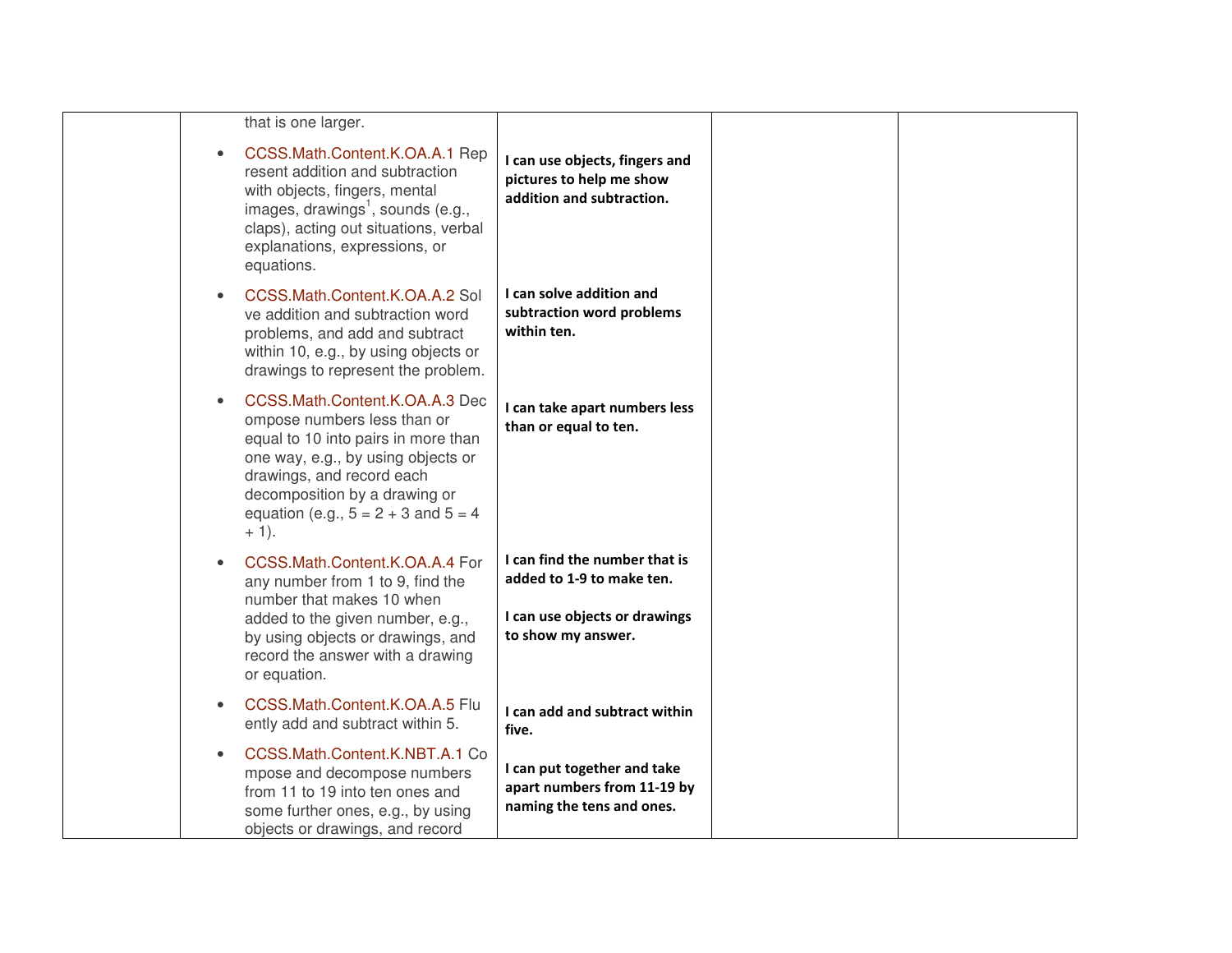| each composition or<br>decomposition by a drawing or<br>equation (such as $18 = 10 + 8$ );<br>understand that these numbers are<br>composed of ten ones and one,<br>two, three, four, five, six, seven,<br>eight, or nine ones.                                                                   | I can use objects, drawings or<br>equations to show tens and<br>ones.                                                              |  |
|---------------------------------------------------------------------------------------------------------------------------------------------------------------------------------------------------------------------------------------------------------------------------------------------------|------------------------------------------------------------------------------------------------------------------------------------|--|
| CCSS.Math.Content.K.MD.B.3 Cla<br>$\bullet$<br>ssify objects into given categories;<br>count the numbers of objects in<br>each category and sort the<br>categories by count. <sup>1</sup>                                                                                                         | I can sort objects into<br>categories.                                                                                             |  |
| CCSS.Math.Content.K.G.A.1 Desc<br>$\bullet$<br>ribe objects in the environment<br>using names of shapes, and<br>describe the relative positions of<br>these objects using terms such<br>as above, below, beside, in front<br>of, behind, and next to.                                             | I can tell about shapes and<br>compare them.                                                                                       |  |
| CCSS.Math.Content.K.CC.B.4 Und<br>$\bullet$<br>erstand the relationship between<br>numbers and quantities; connect<br>counting to cardinality.                                                                                                                                                    | I can name a group of objects<br>by using a number.                                                                                |  |
| CCSS.Math.Content.K.CC.B.5 Cou<br>$\bullet$<br>nt to answer "how many?"<br>questions about as many as 20<br>things arranged in a line, a<br>rectangular array, or a circle, or as<br>many as 10 things in a scattered<br>configuration; given a number from<br>1-20, count out that many objects. | I can count to tell how many.                                                                                                      |  |
| CCSS.Math.Content.K.CC.C.6 Ide<br>$\bullet$<br>ntify whether the number of objects<br>in one group is greater than, less<br>than, or equal to the number of                                                                                                                                       | I can tell if a group of objects<br>in one group is greater than,<br>less than or equal to a group<br>of objects in another group. |  |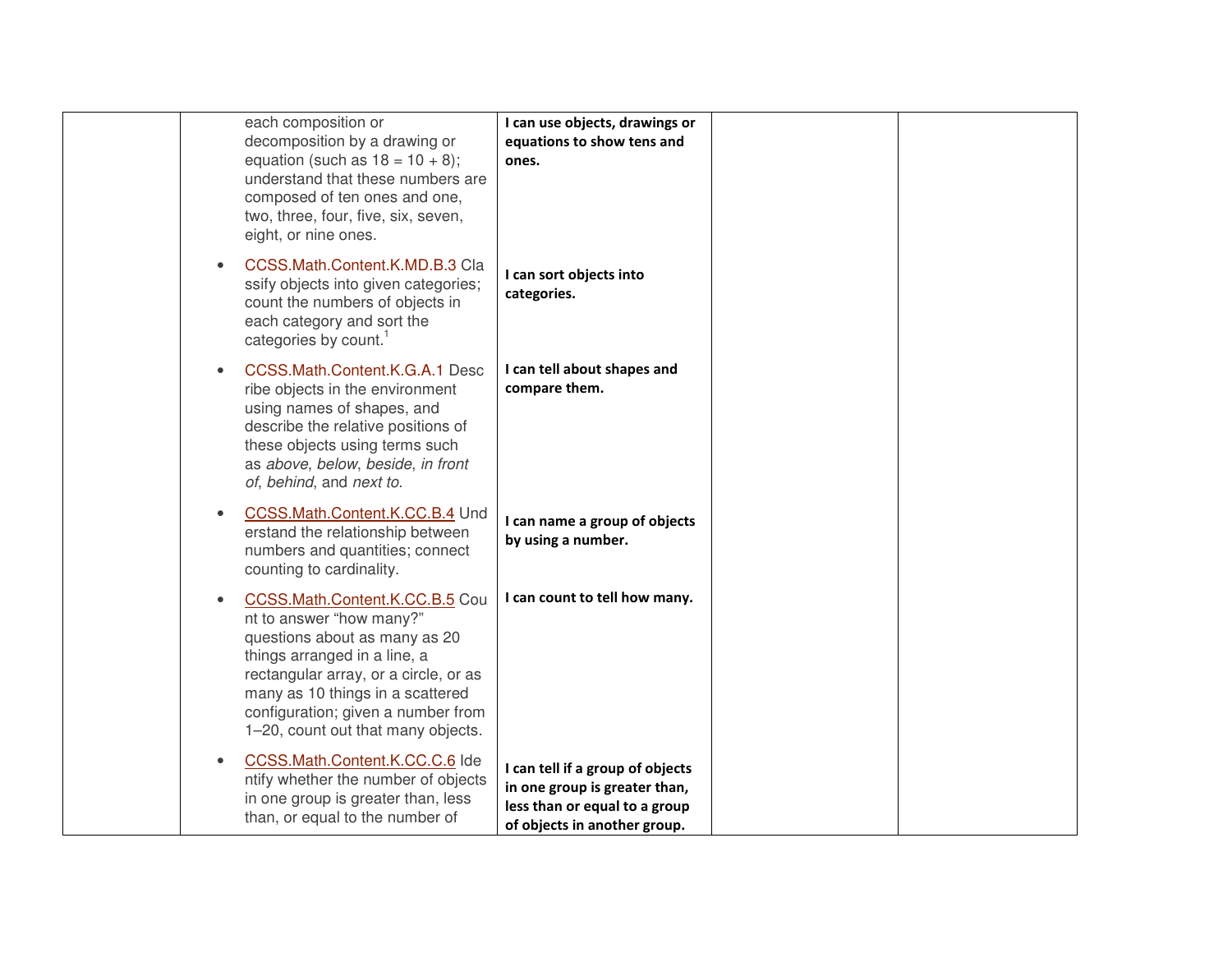| objects in another group, e.g., by<br>using matching and counting<br>strategies. $1$                                                                                                                                                                                                                                                                 |                                                                                  |  |
|------------------------------------------------------------------------------------------------------------------------------------------------------------------------------------------------------------------------------------------------------------------------------------------------------------------------------------------------------|----------------------------------------------------------------------------------|--|
| CCSS.Math.Content.K.CC.C.7 Co<br>$\bullet$<br>mpare two numbers between 1<br>and 10 presented as written<br>numerals.                                                                                                                                                                                                                                | I can compare two written<br>numbers between 1-10.                               |  |
| CCSS.Math.Content.K.CC.A.2 Cou<br>$\bullet$<br>nt forward beginning from a given<br>number within the known<br>sequence (instead of having to<br>begin at 1).                                                                                                                                                                                        | I can count forward starting at<br>a given number.                               |  |
| CCSS.Math.Content.K.G.A.2 Corre<br>$\bullet$<br>ctly name shapes regardless of<br>their orientations or overall size.                                                                                                                                                                                                                                | I can name shapes.                                                               |  |
| CCSS.Math.Content.K.G.A.3 Identi<br>$\bullet$<br>fy shapes as two-dimensional<br>(lying in a plane, "flat") or three-<br>dimensional ("solid").                                                                                                                                                                                                      | I can name shapes.                                                               |  |
| CCSS.Math.Content.K.G.B.4 Analy<br>$\bullet$<br>ze and compare two- and three-<br>dimensional shapes, in different<br>sizes and orientations, using<br>informal language to describe their<br>similarities, differences, parts (e.g.,<br>number of sides and<br>vertices/"corners") and other<br>attributes (e.g., having sides of<br>equal length). | I can tell about and compare<br>two dimensional and three<br>dimensional shapes. |  |
| CCSS.Math.Content.K.CC.A.1 Cou<br>$\bullet$<br>nt to 100 by ones and by tens.                                                                                                                                                                                                                                                                        | I can count to 100 by ones and<br>tens.                                          |  |
| CCSS.Math.Content.K.G.B.6 Com<br>$\bullet$<br>pose simple shapes to form larger<br>shapes. For example, "Can you                                                                                                                                                                                                                                     | I can use simple shapes to<br>make larger shapes.                                |  |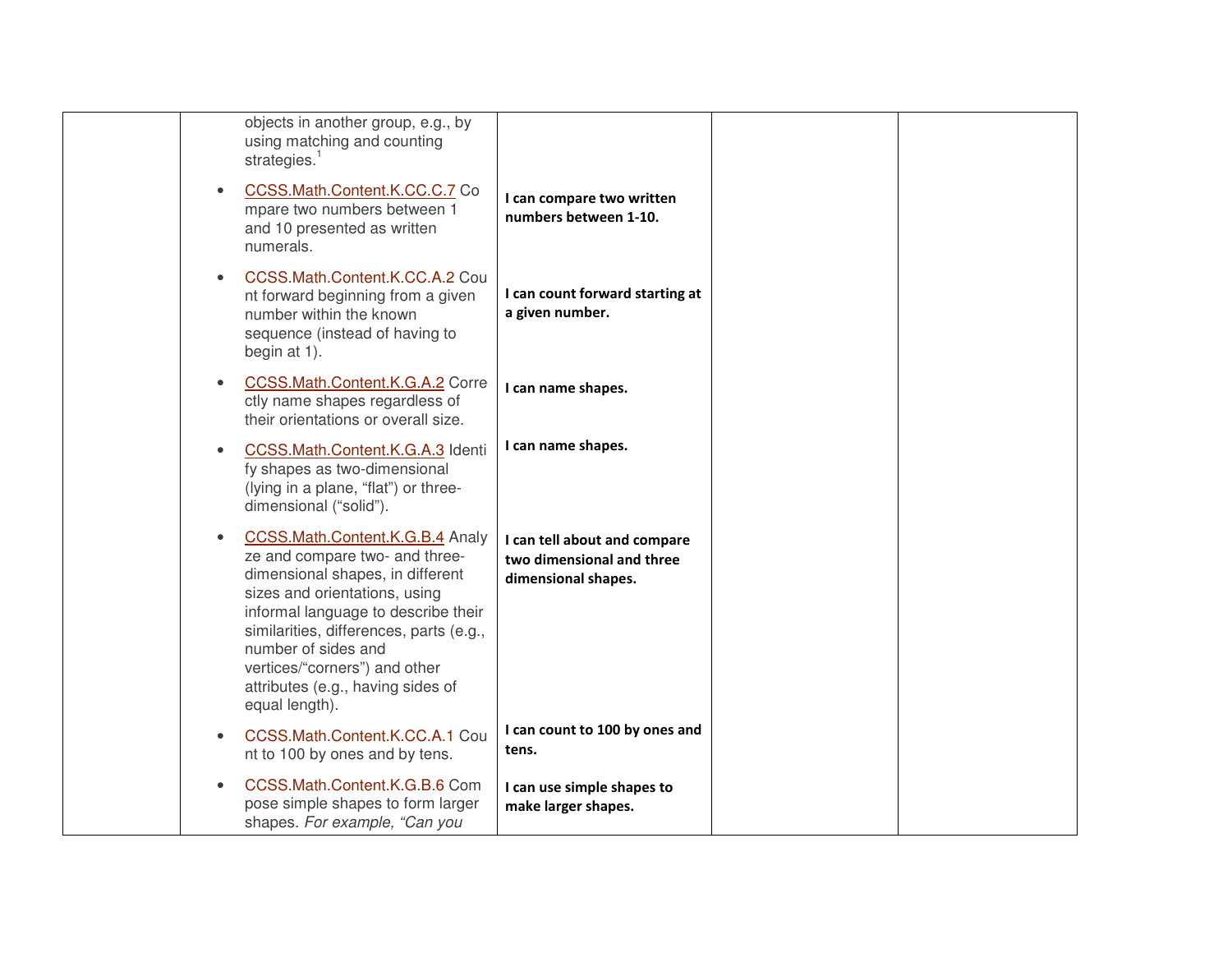| Unit 5 | join these two triangles with full<br>sides touching to make a<br>rectangle?"<br>CCSS.Math.Content.K.CC.A.1 Cou<br>$\bullet$<br>nt to 100 by ones and by tens.<br>CCSS.Math.Content.K.CC.A.3 Writ<br>$\bullet$<br>e numbers from 0 to 20. Represent<br>a number of objects with a written<br>numeral 0-20 (with 0 representing<br>a count of no objects). | I can count to 100 by ones and<br>tens.<br>I can write a number for a<br>group of 0-20 objects. | <b>Unit 5 Math Expressions</b><br>-OAISD pacing<br>document. | Unit 5 test<br><b>Interim Assessment</b><br>after Unit 5.<br>-One-on-One interviews<br>as needed for report<br>cards. |
|--------|-----------------------------------------------------------------------------------------------------------------------------------------------------------------------------------------------------------------------------------------------------------------------------------------------------------------------------------------------------------|-------------------------------------------------------------------------------------------------|--------------------------------------------------------------|-----------------------------------------------------------------------------------------------------------------------|
|        | CCSS.Math.Content.K.CC.B.5 Cou<br>$\bullet$<br>nt to answer "how many?"<br>questions about as many as 20<br>things arranged in a line, a<br>rectangular array, or a circle, or as<br>many as 10 things in a scattered<br>configuration; given a number from<br>1-20, count out that many objects.                                                         | I can count to tell how many.                                                                   |                                                              |                                                                                                                       |
|        | CCSS.Math.Content.K.CC.C.7 Co<br>$\bullet$<br>mpare two numbers between 1<br>and 10 presented as written<br>numerals.                                                                                                                                                                                                                                     | I can compare two written<br>numbers between one and<br>ten.                                    |                                                              |                                                                                                                       |
|        | CCSS.Math.Content.K.OA.A.2 Sol<br>$\bullet$<br>ve addition and subtraction word<br>problems, and add and subtract<br>within 10, e.g., by using objects or<br>drawings to represent the problem.                                                                                                                                                           | I can solve addition and<br>subtraction word problems<br>within ten.                            |                                                              |                                                                                                                       |
|        | CCSS.Math.Content.K.OA.A.3 Dec<br>$\bullet$<br>ompose numbers less than or<br>equal to 10 into pairs in more than<br>one way, e.g., by using objects or<br>drawings, and record each<br>decomposition by a drawing or<br>equation (e.g., $5 = 2 + 3$ and $5 = 4$ )                                                                                        | I can take apart numbers less<br>than or equal to ten.                                          |                                                              |                                                                                                                       |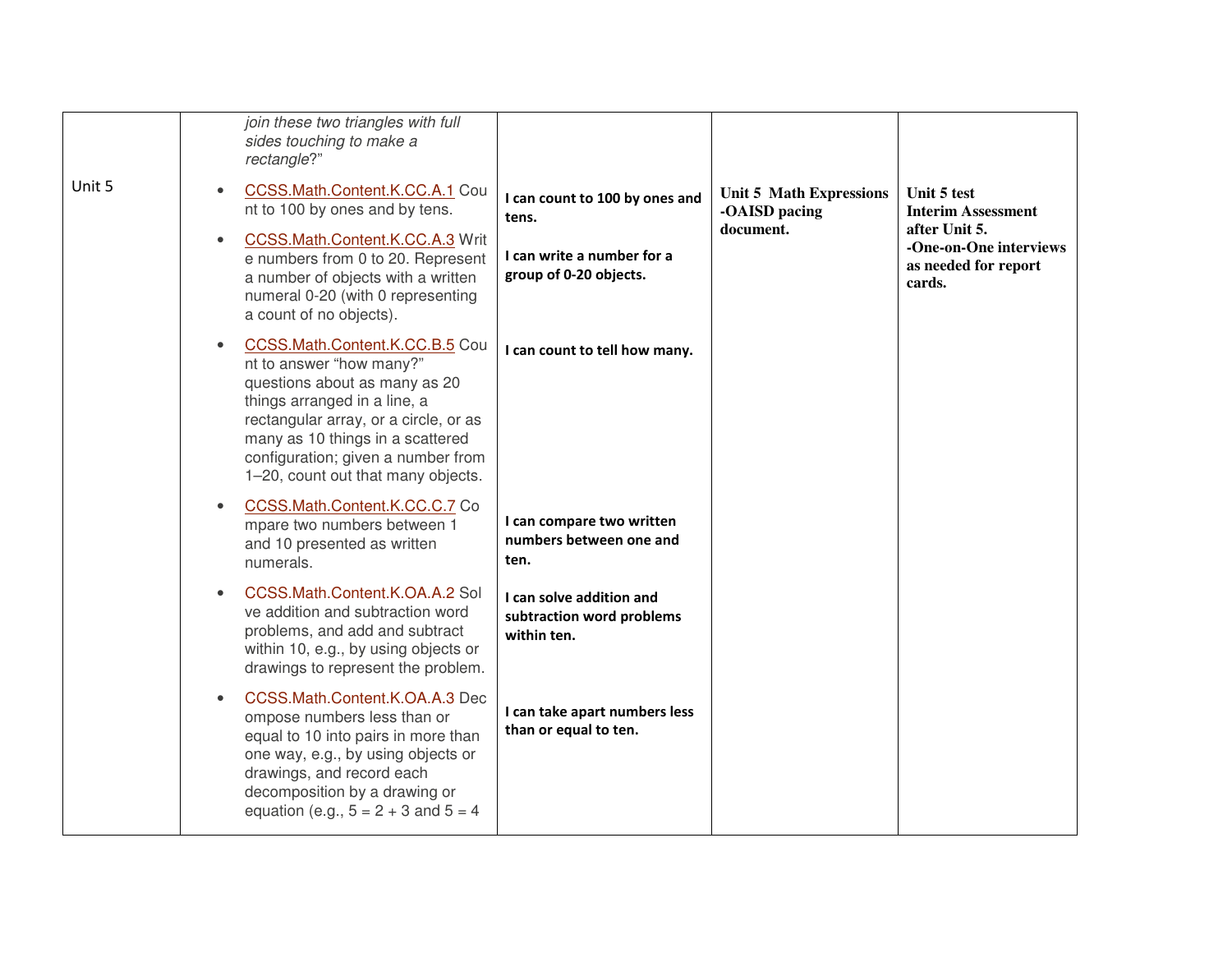| $+1$ ).                                                                                                                                                                                                                                                            |                                                                                                |
|--------------------------------------------------------------------------------------------------------------------------------------------------------------------------------------------------------------------------------------------------------------------|------------------------------------------------------------------------------------------------|
| CCSS.Math.Content.K.OA.A.4 For<br>$\bullet$<br>any number from 1 to 9, find the<br>number that makes 10 when                                                                                                                                                       | I can find the number that is<br>added to 1-9 to make ten.                                     |
| added to the given number, e.g.,<br>by using objects or drawings, and<br>record the answer with a drawing<br>or equation.                                                                                                                                          | I can use objects or drawings<br>to show my answer.                                            |
| CCSS.Math.Content.K.OA.A.5 Flu<br>$\bullet$<br>ently add and subtract within 5.                                                                                                                                                                                    | I can add and subtract within<br>five.                                                         |
| CCSS.Math.Content.K.NBT.A.1 Co<br>$\bullet$<br>mpose and decompose numbers<br>from 11 to 19 into ten ones and<br>some further ones, e.g., by using                                                                                                                 | I can put together and take<br>apart numbers from 11-19 by<br>naming the tens and ones.        |
| objects or drawings, and record<br>each composition or<br>decomposition by a drawing or<br>equation (such as $18 = 10 + 8$ );<br>understand that these numbers are<br>composed of ten ones and one,<br>two, three, four, five, six, seven,<br>eight, or nine ones. | I can use objects, drawings or<br>equations to show tens and<br>ones.                          |
| CCSS.Math.Content.K.CC.B.4 Und<br>$\bullet$<br>erstand the relationship between<br>numbers and quantities; connect<br>counting to cardinality.                                                                                                                     | I can name a group of objects<br>by using a number.                                            |
| CCSS.Math.Content.K.CC.B.4c Un<br>$\bullet$<br>derstand that each successive<br>number name refers to a quantity<br>that is one larger.                                                                                                                            | I can understand that adding<br>an object to a group will make<br>the total number one bigger. |
| CCSS.Math.Content.K.OA.A.1 Rep<br>$\bullet$<br>resent addition and subtraction<br>with objects, fingers, mental<br>images, drawings <sup>1</sup> , sounds (e.g.,<br>claps), acting out situations, verbal                                                          | I can use objects, fingers and<br>pictures to help me show<br>addition and subtraction.        |